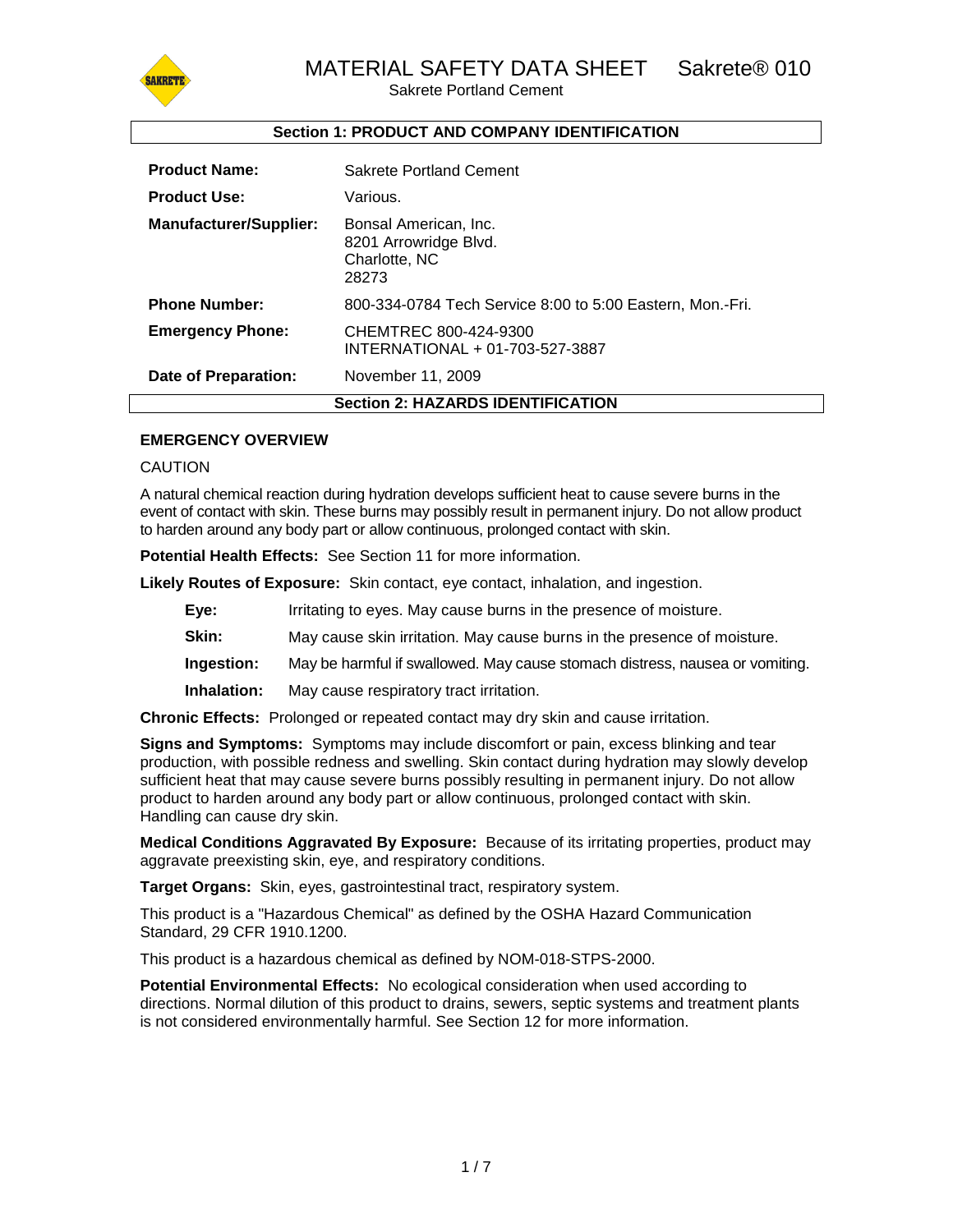

# MATERIAL SAFETY DATA SHEET Sakrete® 010

Sakrete Portland Cement

#### **Section 3: COMPOSITION / INFORMATION ON INGREDIENTS**

| Ingredient                  | <b>UN Number</b> | H / F/ R / Special* | CAS#       | <b>Wt.</b> % |
|-----------------------------|------------------|---------------------|------------|--------------|
| Portland cement             | Not available.   | 2/0/0               | 65997-15-1 | 60-100       |
| Silica, crystalline, quartz | Not available.   | Not available.      | 14808-60-7 | $1-5$        |
| Calcium oxide               | UN 1910          | 3/0/1               | 1305-78-8  | $3 - 7$      |
| Magnesium Oxide             | Not available.   | 2/0/0               | 1309-48-4  | 1-5          |

\* Per NOM-018-STPS-2000

#### **Section 4: FIRST AID MEASURES**

| Eye Contact: | In case of contact, immediately flush eyes with plenty of water for at least 15 |
|--------------|---------------------------------------------------------------------------------|
|              | minutes. If easy to do, remove contact lenses, if worn. Get medical attention   |
|              | immediately.                                                                    |

- **Skin Contact:** In case of contact, immediately flush skin with plenty of water. Remove contaminated clothing and shoes. Wash clothing before reuse. Call a physician if irritation develops and persists.
- **Inhalation:** If inhaled, remove to fresh air. If not breathing, give artificial respiration. If breathing is difficult, give oxygen.
- **Ingestion:** If swallowed, do NOT induce vomiting unless directed to do so by medical personnel. Never give anything by mouth to an unconscious person.

**General Advice:** In case of accident or if you feel unwell, seek medical advice immediately (show the label or MSDS where possible).

**Note to Physicians:** Symptoms may not appear immediately.

#### **Section 5: FIRE FIGHTING MEASURES**

**Flammability:** Not flammable by WHMIS/OSHA criteria.

#### **Means of Extinguishing:**

**Suitable Extinguishing Media:** Treat for surrounding material.

**Unsuitable Extinguishing Media:** Not available.

**Products of Combustion:** May include, and are not limited to: oxides of carbon.

#### **Explosion Data:**

**Sensitivity to Mechanical Impact:** Not available.

**Sensitivity to Static Discharge:** Not available.

**Protection of Firefighters:** Keep upwind of fire. Wear full fire fighting turn-out gear (full Bunker gear) and respiratory protection (SCBA).

#### **Section 6: ACCIDENTAL RELEASE MEASURES**

**Personal Precautions:** Use personal protection recommended in Section 8. Isolate the hazard area and deny entry to unnecessary and unprotected personnel.

**Environmental Precautions:** If large quantities enter a waterway, advise local authorities.

**Methods for Containment:** Contain spill, then place in a suitable container. Do not flush to sewer or allow to enter waterways. Use appropriate Personal Protective Equipment (PPE).

**Methods for Clean-Up:** Vacuum or sweep material and place in a disposal container.

**Other Information:** Not available.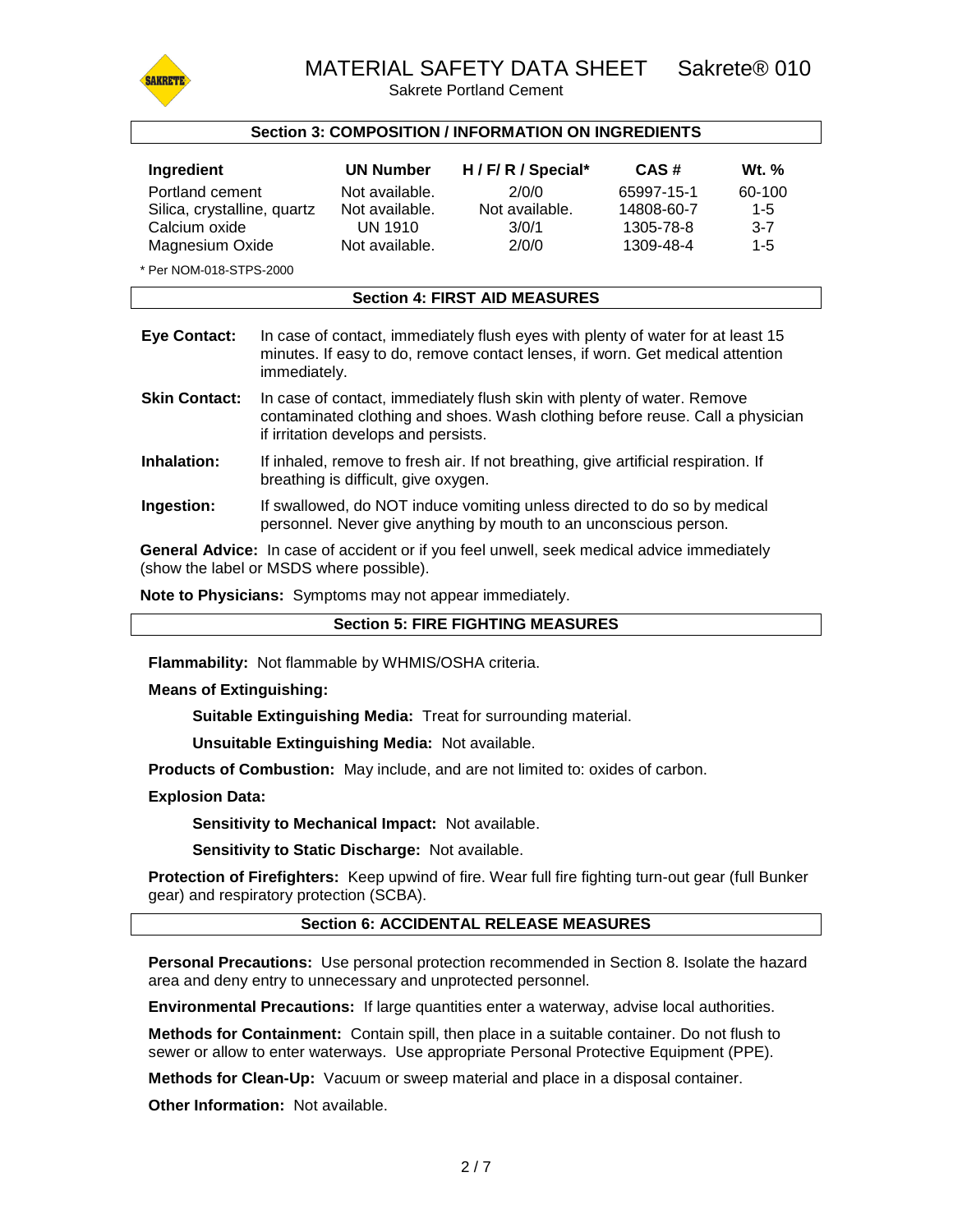

# **Section 7: HANDLING AND STORAGE**

#### **Handling:**

Avoid contact with skin and eyes. Do not swallow. Good housekeeping is important to prevent accumulation of dust. Avoid generating and breathing dust. The use of compressed air for cleaning clothing, equipment, etc, is not recommended. Use only in well-ventilated areas. Handle and open container with care. When using do not eat or drink. Wash hands before eating, drinking, or smoking.

#### **Storage:**

Keep out of the reach of children. Store in dust-tight, dry, labeled containers. Keep containers closed when not in use. Avoid any dust buildup by frequent cleaning and suitable construction of the storage area. Do not store in an area equipped with emergency water sprinklers. Use corrosion-resistant structural materials and lighting and ventilation systems in the storage area.

#### **Section 8: EXPOSURE CONTROLS / PERSONAL PROTECTION**

#### **Exposure Guidelines**

|                             | <b>Exposure Limits</b>                                                                                                                            |                              |  |
|-----------------------------|---------------------------------------------------------------------------------------------------------------------------------------------------|------------------------------|--|
| Ingredient                  | <b>OSHA-PEL</b>                                                                                                                                   | <b>ACGIH-TLV</b>             |  |
| Portland cement             | 15 mg/m <sup>3</sup> (total); 5 mg/m <sup>3</sup> (resp)<br>$((10 \text{ mg/m3})/(%SiO2+2)$ TWA (resp));<br>$((30 mg/m3)/(%SiO2+2) TWA (total));$ | 10 mg/m <sup>3</sup> (total) |  |
| Silica, crystalline, quartz | $((250)/(%SiO2+5)$ mppcf TWA (resp))                                                                                                              | $0.025$ mg/m <sup>3</sup>    |  |
| Calcium oxide               | $5 \text{ mg/m}^3$                                                                                                                                | $2$ mg/m $3$                 |  |
| Magnesium Oxide             | $15 \text{ mg/m}$                                                                                                                                 | $10$ mg/m $3$                |  |

**Engineering Controls:** When using product, provide local and general exhaust ventilation to keep airborne dust concentrations below exposure limits.

#### **Personal Protective Equipment:**

**Eye/Face Protection:** Wear approved eye protection (properly fitted dust- or splashproof chemical safety goggles) and face protection (face shield).

**Hand Protection:** Wear suitable gloves.

**Skin and Body Protection:** Wear suitable protective clothing.

**Respiratory Protection:** A NIOSH approved dust mask or filtering facepiece is recommended in poorly ventilated areas or when permissible exposure limits may be exceeded. Respirators should be selected by and used under the direction of a trained health and safety professional following requirements found in OSHA's respirator standard (29 CFR 1910.134) and ANSI's standard for respiratory protection (Z88.2).

**General Hygiene Considerations:** Handle according to established industrial hygiene and safety practices.

| <b>Section 9: PHYSICAL AND CHEMICAL PROPERTIES</b> |                 |  |  |
|----------------------------------------------------|-----------------|--|--|
| Appearance:                                        | Powder.         |  |  |
| Color:                                             | Various.        |  |  |
| Odour:                                             | Characteristic. |  |  |
| <b>Odour Threshold:</b>                            | Not available.  |  |  |
| <b>Physical State:</b>                             | Powder.         |  |  |
| pH:                                                | Not available.  |  |  |
| <b>Viscosity:</b>                                  | Not available.  |  |  |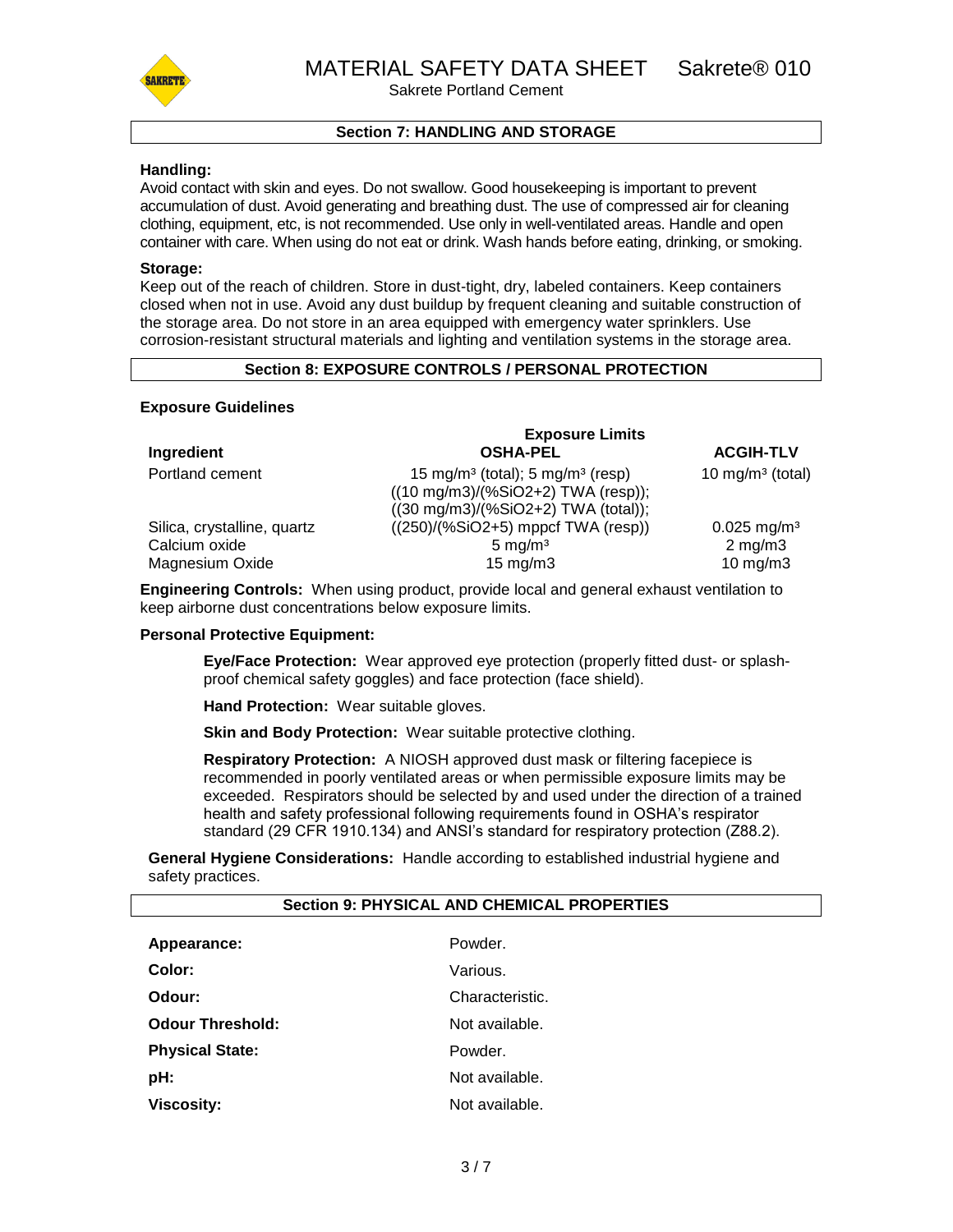

| <b>Freezing Point:</b>                        | Not available.                            |
|-----------------------------------------------|-------------------------------------------|
| <b>Boiling Point:</b>                         | Not available.                            |
| <b>Flash Point:</b>                           | Not available.                            |
| <b>Evaporation Rate:</b>                      | Not available.                            |
| <b>Lower Flammability Limit:</b>              | Not available.                            |
| <b>Upper Flammability Limit:</b>              | Not available.                            |
| <b>Vapor Pressure:</b>                        | Not available.                            |
| <b>Vapor Density:</b>                         | Not available.                            |
| <b>Specific Gravity:</b>                      | Not available.                            |
| <b>Solubility in Water:</b>                   | Not available.                            |
| <b>Coefficient of Water/Oil Distribution:</b> | Not available.                            |
| <b>Auto-ignition Temperature:</b>             | Not available.                            |
| Percent Volatile, wt. %:                      | Not available.                            |
| VOC content, wt. %:                           | 0%, Not applicable; 0 wt, Not applicable. |

**Section 10: STABILITY AND REACTIVITY**

**Stability:** Stable under normal storage conditions. Keep dry in storage.

**Conditions of Reactivity:** Heat. Incompatible materials. Moisture.

**Incompatible Materials:** None known.

**Hazardous Decomposition Products:** May include, and are not limited to: oxides of carbon.

**Possibility of Hazardous Reactions:** No dangerous reaction known under conditions of normal use.

# **Section 11: TOXICOLOGY INFORMATION**

# **EFFECTS OF ACUTE EXPOSURE**

#### **Component Analysis**

| Ingredient<br>Portland cement<br>Silica, crystalline, quartz<br>Calcium oxide<br>Magnesium Oxide |                                                                                                                                                                                                                                                                                                                                                             | <b>IDLH</b><br>Not available<br>Not available<br>25 mg/m $3$<br>750 mg/m3 | $LD_{50}$ (oral)<br>Not available.<br>500 mg/kg, rat<br>Not available.<br>Not available. | $LC_{50}$<br>Not available.<br>Not available.<br>Not available.<br>Not available. |
|--------------------------------------------------------------------------------------------------|-------------------------------------------------------------------------------------------------------------------------------------------------------------------------------------------------------------------------------------------------------------------------------------------------------------------------------------------------------------|---------------------------------------------------------------------------|------------------------------------------------------------------------------------------|-----------------------------------------------------------------------------------|
| Eye:                                                                                             | Irritating to eyes. May cause burns in the presence of moisture. Symptoms may<br>include discomfort or pain, excess blinking and tear production, with possible<br>redness and swelling.                                                                                                                                                                    |                                                                           |                                                                                          |                                                                                   |
| Skin:                                                                                            | May cause skin irritation. May cause burns in the presence of moisture. Skin<br>contact during hydration may slowly develop sufficient heat that may cause<br>severe burns possibly resulting in permanent injury. Do not allow product to<br>harden around any body part or allow continuous, prolonged contact with skin.<br>Handling can cause dry skin. |                                                                           |                                                                                          |                                                                                   |
| Ingestion:                                                                                       |                                                                                                                                                                                                                                                                                                                                                             |                                                                           | May be harmful if swallowed. May cause stomach distress, nausea or vomiting.             |                                                                                   |
| Inhalation:                                                                                      |                                                                                                                                                                                                                                                                                                                                                             | May cause respiratory tract irritation.                                   |                                                                                          |                                                                                   |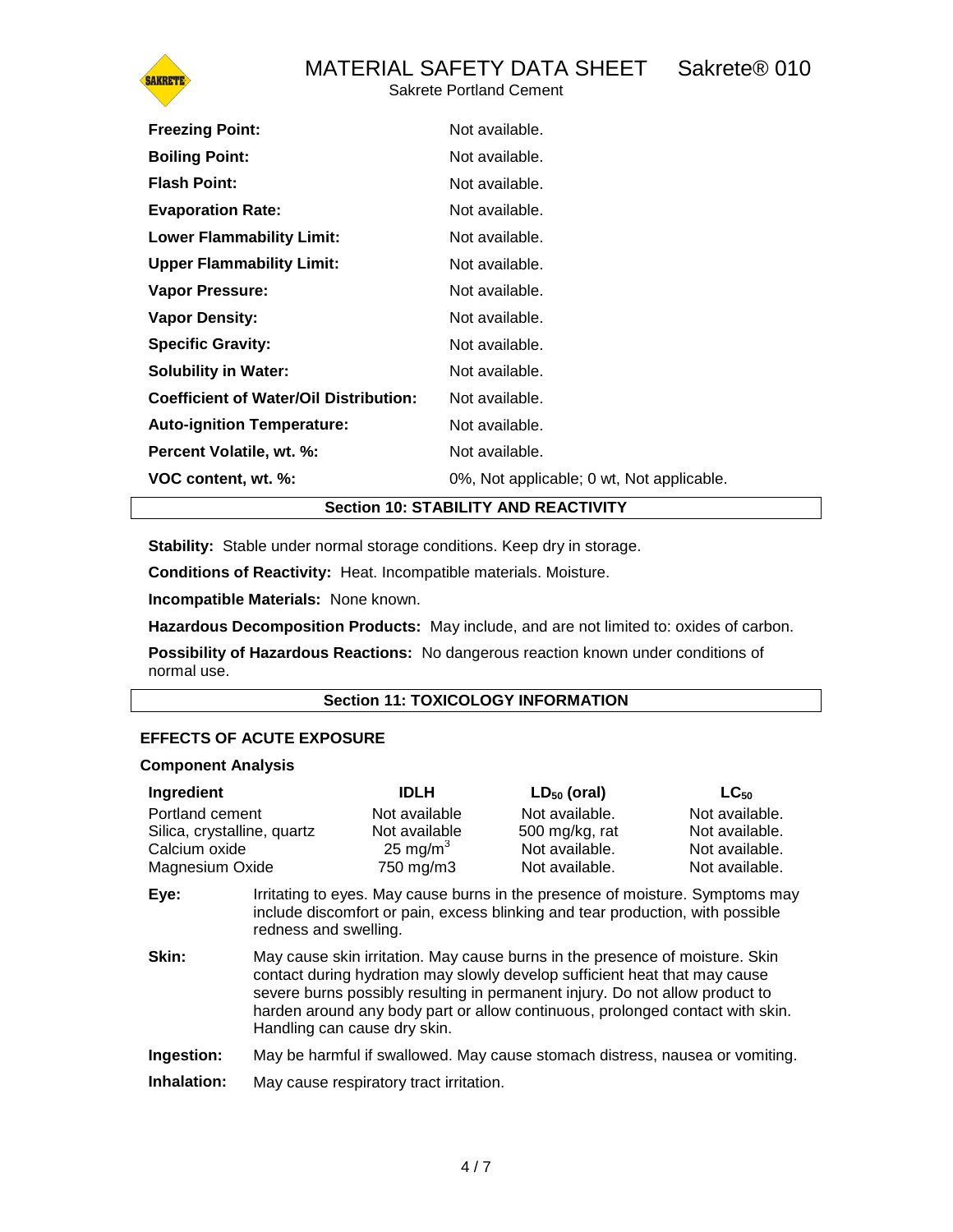MATERIAL SAFETY DATA SHEET Sakrete® 010



Sakrete Portland Cement

# **EFFECTS OF CHRONIC EXPOSURE**

# **Target Organs:** Lungs.

**Chronic Effects:** Hazardous by WHMIS/OSHA criteria.

Respirable crystalline silica in the form of quartz or cristobalite from occupational sources is listed by the International Agency for Research on Cancer (IARC) and National Toxicology Program (NTP) as a lung carcinogen. Prolonged exposure to respirable crystalline silica has been known to cause silicosis, a lung disease, which may be disabling. While there may be a factor of individual susceptibility to a given exposure to respirable silica dust, the risk of contracting silicosis and the severity of the disease is clearly related to the amount of dust exposure and the length of time (usually years) of exposure.

**Carcinogenicity:** Hazardous by WHMIS/OSHA criteria.

**Ingredient Chemical Listed as Carcinogen or Potential Carcinogen \*** Portland cement **Not listed**. Silica, crystalline, quartz G-A2, I-1, N-1, CP65 Calcium oxide **Not listed.** Not listed. Magnesium Oxide Not listed.

\* See Section 15 for more information.

**Mutagenicity:** Not hazardous by WHMIS/OSHA criteria.

**Reproductive Effects:** Not hazardous by WHMIS/OSHA criteria.

# **Developmental Effects:**

**Teratogenicity:** Not hazardous by WHMIS/OSHA criteria.

**Embryotoxicity:** Not hazardous by WHMIS/OSHA criteria.

**Respiratory Sensitization:** Not hazardous by WHMIS/OSHA criteria.

**Skin Sensitization:** Not hazardous by WHMIS/OSHA criteria.

**Toxicologically Synergistic Materials:** Not available.

# **Section 12: ECOLOGICAL INFORMATION**

**Ecotoxicity:** No ecological consideration when used according to directions. Normal dilution of this product to drains, sewers, septic systems and treatment plants is not considered environmentally harmful.

**Persistence / Degradability:** Not available.

**Bioaccumulation / Accumulation:** Not available.

**Mobility in Environment:** Not available.

**Section 13: DISPOSAL CONSIDERATIONS**

#### **Disposal Instructions:**

This material must be disposed of in accordance with all local, state, provincial, and federal regulations.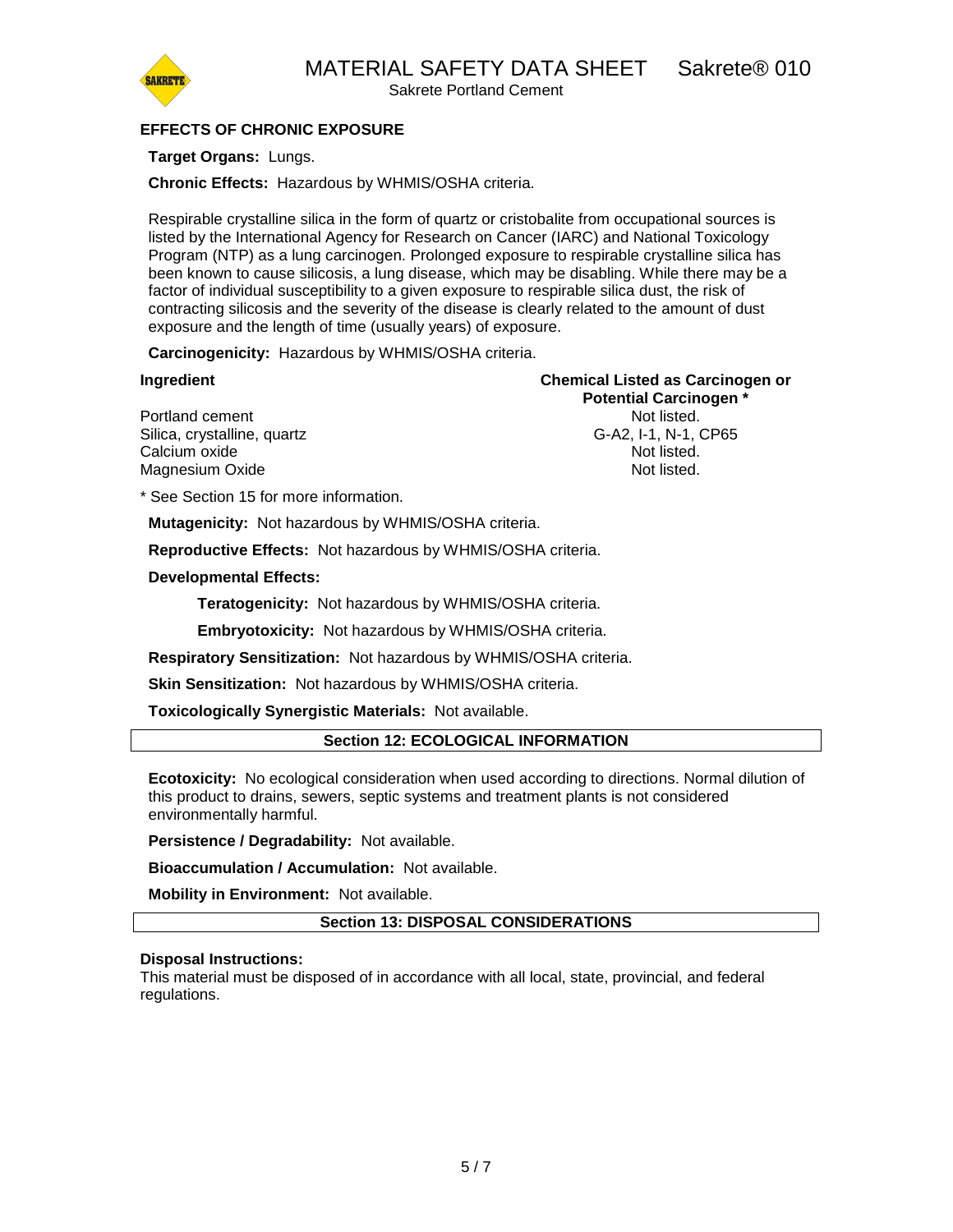MATERIAL SAFETY DATA SHEET Sakrete® 010

Sakrete Portland Cement



# **Section 14: TRANSPORTATION INFORMATION**

# **DOT Classification**

Not regulated

#### **TDG Classification** Not regulated

# **NOM-004-SCT2-1994 Classification**

Not regulated

### **Section 15: REGULATORY INFORMATION**

#### **Federal Regulations**

**Canadian:** This product has been classified in accordance with the hazard criteria of the Controlled Products Regulations and the MSDS contains all the information required by the Controlled Products Regulations.

**US:** MSDS prepared pursuant to the Hazard Communication Standard (CFR29 1910.1200).

**Mexico:** MSDS prepared pursuant to NOM-018-STPS-2000.

# **SARA Title III**

| Ingredient                  | <b>Section 302</b><br>(EHS) TPQ (lbs.) | <b>Section 304</b><br>EHS RQ (lbs.) | <b>CERCLA</b><br>RQ (lbs.) | <b>Section</b><br>313 |
|-----------------------------|----------------------------------------|-------------------------------------|----------------------------|-----------------------|
| Portland cement             | Not listed.                            | Not listed.                         | Not listed.                | Not listed.           |
| Silica, crystalline, quartz | Not listed.                            | Not listed.                         | Not listed.                | Not listed.           |
| Calcium oxide               | Not listed.                            | Not listed.                         | Not listed.                | Not listed.           |
| Magnesium Oxide             | Not listed.                            | Not listed.                         | Not listed.                | Not listed.           |

#### **State Regulations**

#### **California Proposition 65:**

This product contains a chemical known to the state of California to cause cancer.

#### **Global Inventories**

| Ingredient                  | Canada<br><b>DSL/NDSL</b> | USA<br><b>TSCA</b> |
|-----------------------------|---------------------------|--------------------|
| Portland cement             | DSL                       | Yes.               |
| Silica, crystalline, quartz | DSL                       | Yes.               |
| Calcium oxide               | DSL                       | Yes.               |
| Magnesium Oxide             | <b>DSL</b>                | Yes.               |

**HMIS - Hazardous Materials Identification System**

**Health -** 2**\* Flammability -** 0 **Physical Hazard -** 0

# **NFPA - National Fire Protection Association:**

**Health -** 2 **Fire -** 0 **Reactivity -** 0

**Hazard Rating:** 0 = minimal, 1 = slight, 2 = moderate, 3 = severe, 4 = extreme

#### **WHMIS Classification(s):**

Class D2A - Carcinogenicity Class D2A - Chronic Toxic Effects Class D2B - Skin/Eye Irritant